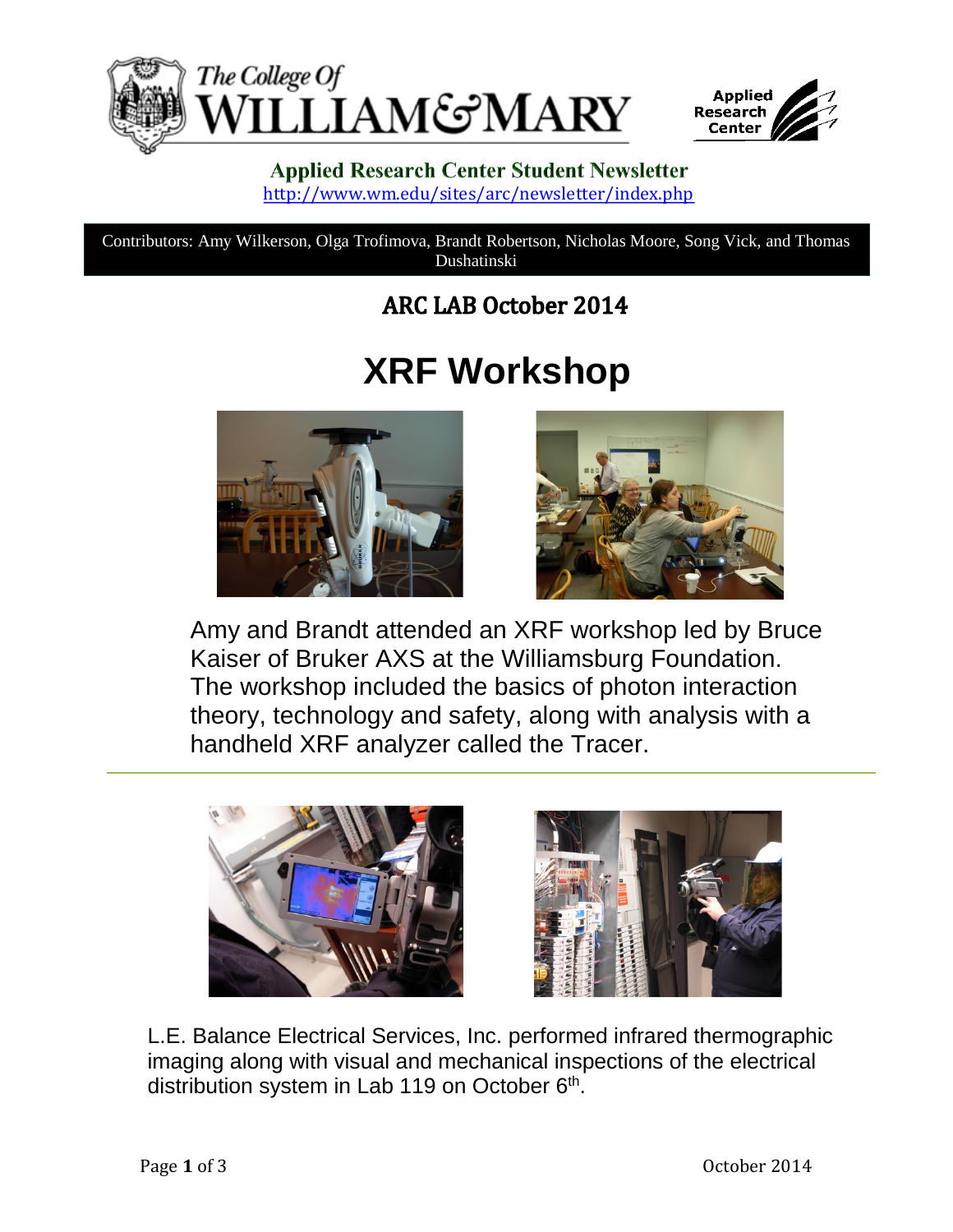



**Applied Research Center Student Newsletter** <http://www.wm.edu/sites/arc/newsletter/index.php>

# **Lab Highlights**



Kurtis Bartlett (Jefferson Lab) brought a sample they manufactured using a 3-D printer from Wooter Deconick, William & Mary Associate Professor in Physics, to the lab for analysis with the Hirox microscope.





Hani E. Elsayed-Ali, Professor of Electrical Engineering and Eminent Scholar at Old Dominion University, brought Dan Henkel, Research Manager at the Commonwealth Center for Advanced Manufacturing to the lab for a tour, and Amy was able to provide the lead for this request.